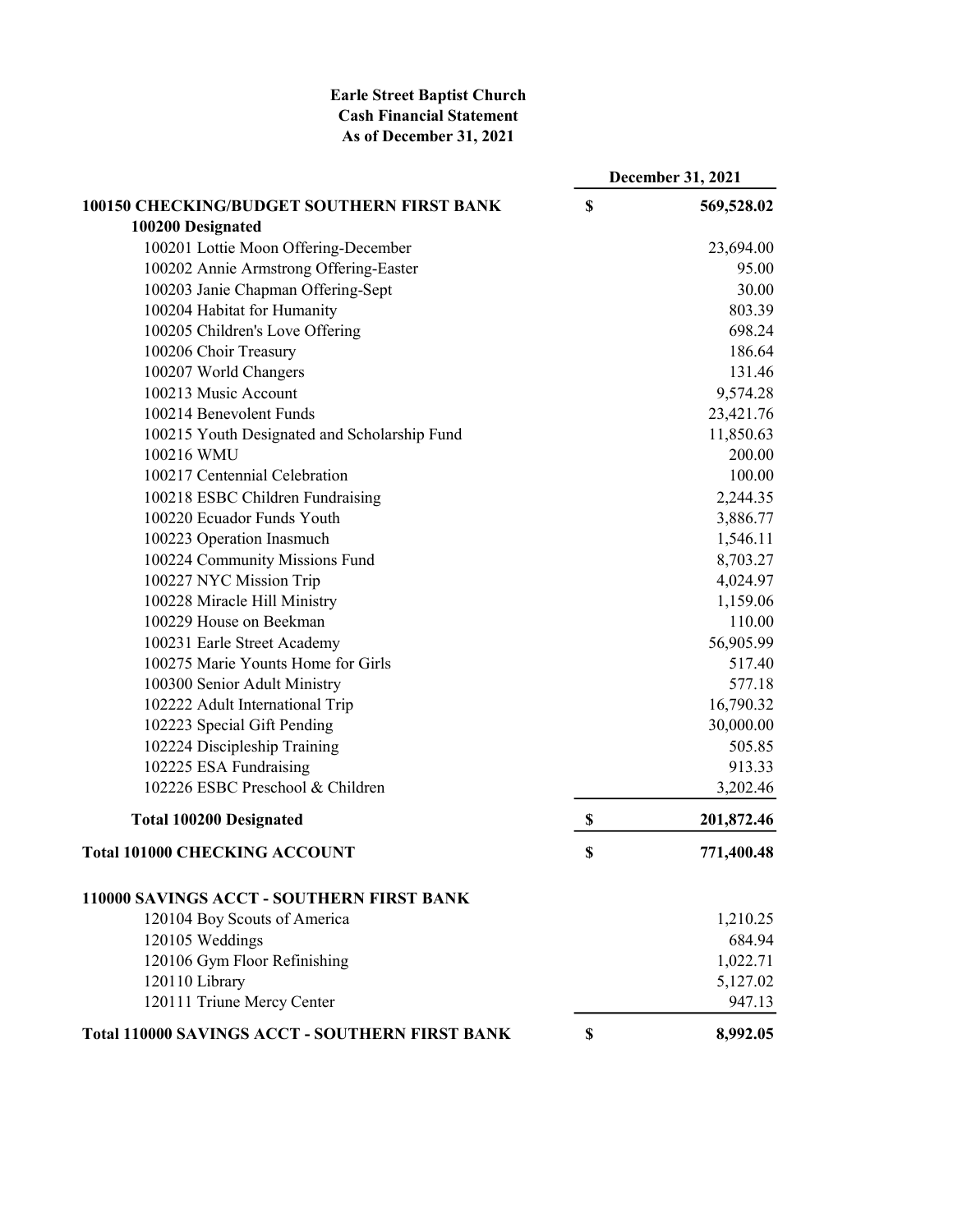| <b>Total Cash Position</b>                                                                    | \$<br>1,524,569.42           |
|-----------------------------------------------------------------------------------------------|------------------------------|
| <b>Total Non-Designated Funds</b>                                                             | \$569,528.02                 |
| <b>Non-Designated Funds</b><br>Checking Account                                               | \$569,528.02                 |
| <b>Total Designated Funds</b>                                                                 | \$955,041.40                 |
| <b>Designated Funds</b><br>Endowment<br>Other Designated                                      | \$641,713.97<br>\$313,327.43 |
| <b>CASH SUMMARY</b>                                                                           |                              |
| <b>Total Cash Position</b>                                                                    | \$<br>1,524,569.42           |
| <b>Total 125000 MONEY MARKET - SOUTHERN FIRST BANK</b>                                        | \$<br>744,176.89             |
| 125000 MONEY MARKET - SOUTHERN FIRST BANK<br>125300 Endowment Fund<br>125400 Scholarship Fund | 641,713.97<br>102,462.92     |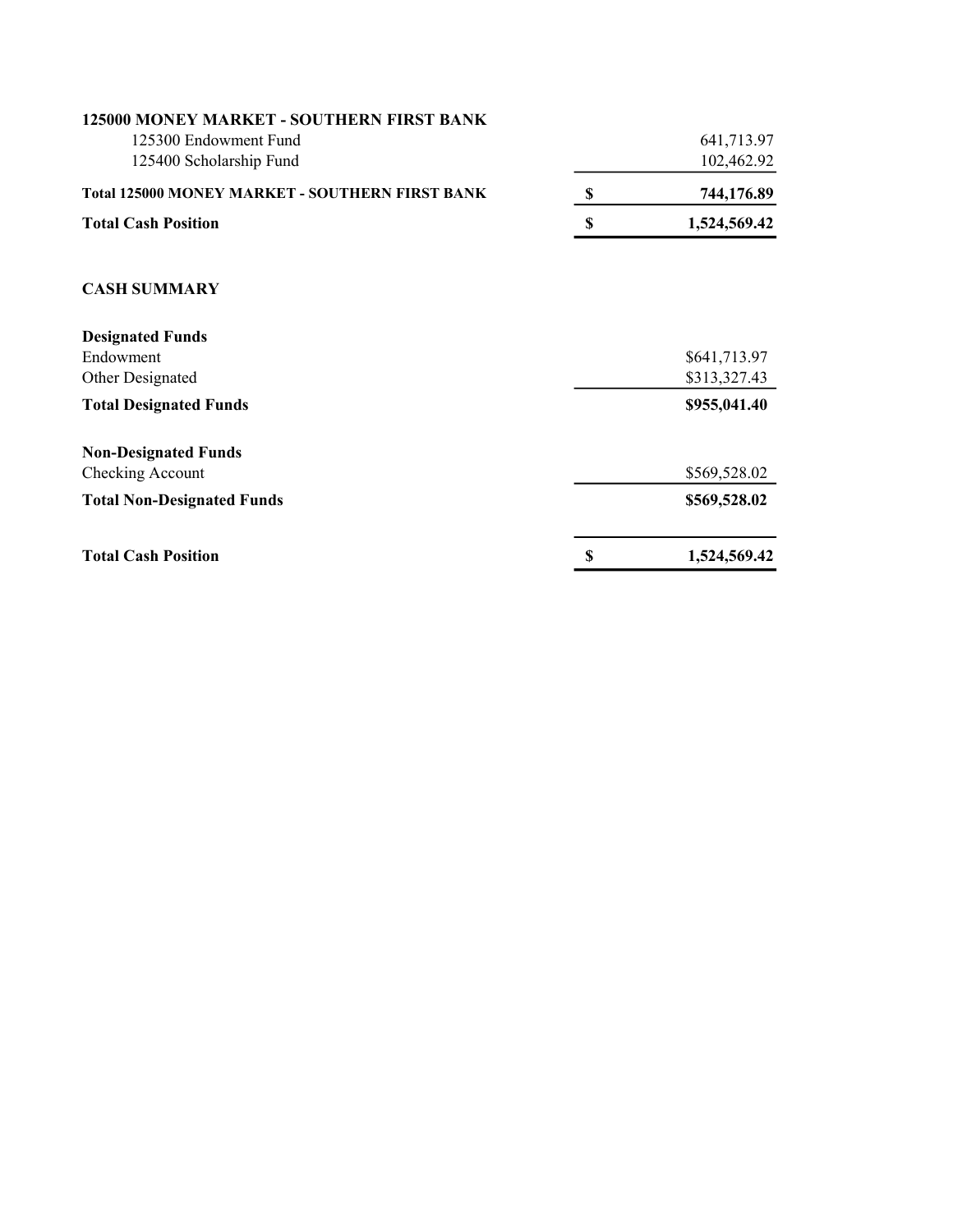## Earle Street Baptist Church Budget vs Actual December 2021

|                                                            | Dec 2021         | 2021 Budget | <b>\$ Difference</b> | % of Budget |
|------------------------------------------------------------|------------------|-------------|----------------------|-------------|
| 510000 MISSIONS CLUSTER                                    |                  |             |                      |             |
| 510101 Cooperative Missions                                | 146,694          | 142,509     | 4,185                | 103%        |
| 510102 Associational Missions                              | 12,000           | 12,000      | $\boldsymbol{0}$     | 100%        |
| 510103 Marie Younts Girls Home                             | 1,100            | 1,100       | $\mathbf{0}$         | 100%        |
| 510107 Baptist World Alliance                              | 1,080            | 1,080       | $\mathbf{0}$         | 100%        |
| 510108 Triune Mercy Center                                 | 2,800            | 2,800       | $\mathbf{0}$         | 100%        |
| 510114 United Ministries                                   | 2,100            | 2,100       | $\boldsymbol{0}$     | 100%        |
| 510115 Pendleton Place                                     | 1,700            | 1,700       | $\theta$             | 100%        |
| 510116 Operation Inasmuch                                  | $\mathbf{0}$     | 500         | (500)                | 0%          |
| 510117 Community Missions                                  | 15,000           | 15,000      | $\theta$             | 100%        |
| 510118 Outreach                                            | 169              | 450         | (281)                | 38%         |
| 510119 Frazee Center                                       | 2,000            | 2,000       | $\theta$             | 100%        |
| 510125 National Missions                                   | $\boldsymbol{0}$ | 5,000       | (5,000)              | $0\%$       |
| 510126 Bridge Builders                                     | 352              | 1,500       | (1,148)              | 23%         |
| 510127 International Missions                              | $\boldsymbol{0}$ | 4,000       | (4,000)              | 0%          |
| 510128 Contingency                                         | 360              | 700         | (340)                | 51%         |
| 510129 Bronx Mission Trip                                  | 4,000            | 4,000       | $\mathbf{0}$         | 100%        |
| 510222 A House On Beekman                                  | 3,300            | 3,300       | $\mathbf{0}$         | 100%        |
| 530115 WMU                                                 | 3,000            | 3,000       | $\theta$             | 100%        |
| 540114 Boy Scouts                                          | 150              | 150         | $\mathbf{0}$         | 100%        |
| 590110 Baptist Courier                                     | 2,844            | 3,000       | (156)                | 95%         |
| <b>Total 510000 MISSIONS CLUSTER</b>                       | 198,649          | 205,889     | (7,240)              | 96%         |
| 520000 MINISTRY CLUSTER                                    |                  |             |                      |             |
| 520109 Bereavement Ministry                                | 512              | 300         | 212                  | 171%        |
| 530112 XYZ Team                                            | 329              | 1,800       | (1, 471)             | 18%         |
| 530120 College Ministry                                    | 2,032            | 2,000       | 32                   | 102%        |
| 530122 Singles Ministry                                    | $\mathbf{0}$     | 500         | (500)                | $0\%$       |
| 530123 Medical Ministry Team                               | 408              | 700         | (292)                | 58%         |
| 530126 Pastoral Counseling                                 | 2,500            | 2,500       | $\theta$             | 100%        |
| 530127 Spiritual Care                                      | $\boldsymbol{0}$ | 550         | (550)                | 0%          |
| 530128 Senior Adult Ministry                               | 259              | 2,100       | (1, 841)             | 12%         |
| <b>Total 520000 MINISTRY CLUSTER</b>                       | 6,041            | 10,450      | (4,409)              | 58%         |
| 530000 SPIRITUAL GROWTH CLUSTER                            |                  |             |                      |             |
| 530100 ADULT                                               |                  |             |                      |             |
| 530109 Adult Leadership Development                        | 77               | 1,500       | (1, 423)             | 5%          |
| 530114 Adult Literature                                    | 7,719            | 8,250       | (531)                | 94%         |
| 530118 Discipleship Training                               | 995              | 2,000       | (1,005)              | 50%         |
| Total 530100 ADULT<br>540500 YOUTH                         | 8,790            | 11,750      | (2,960)              | 75%         |
| 540210 Youth Literature                                    | 503              | 500         | 3                    | 101%        |
|                                                            | 503              | 500         | 3                    | 101%        |
| Total 540500 YOUTH<br>550000 PRESCHOOL&CHILDREN'S          |                  |             |                      |             |
| 550107 Children's Literature                               | 4,689            | 6,800       | (2,111)              | 69%         |
| 550108 Supplies - Children                                 | 846              | 1,500       | (654)                | 56%         |
| 550111 Vacation Bible School                               | 4,955            | 5,500       | (545)                | 90%         |
| 550117 Safety/ Security- Preschoolers/ Children            | 4,113            | 4,000       | 113                  | 103%        |
| Total 550000 PRESCHOOL&CHILDREN'S<br>550500 OTHER EXPENSES | 14,602           | 17,800      | (3, 198)             | 82%         |
| 520121 Historian Expenses                                  | 35               | 1,000       | (965)                | 3%          |
| 530121 Prayer Ministry                                     | $\mathbf{0}$     | 700         | (700)                | $0\%$       |
| Total 550500 OTHER EXPENSES                                | 35               | 1,700       | (1,665)              | $2\%$       |
| <b>Total 530000 SPIRITUAL GROWTH CLUSTER</b>               | 23,930           | 31,750      | (7, 820)             | 75%         |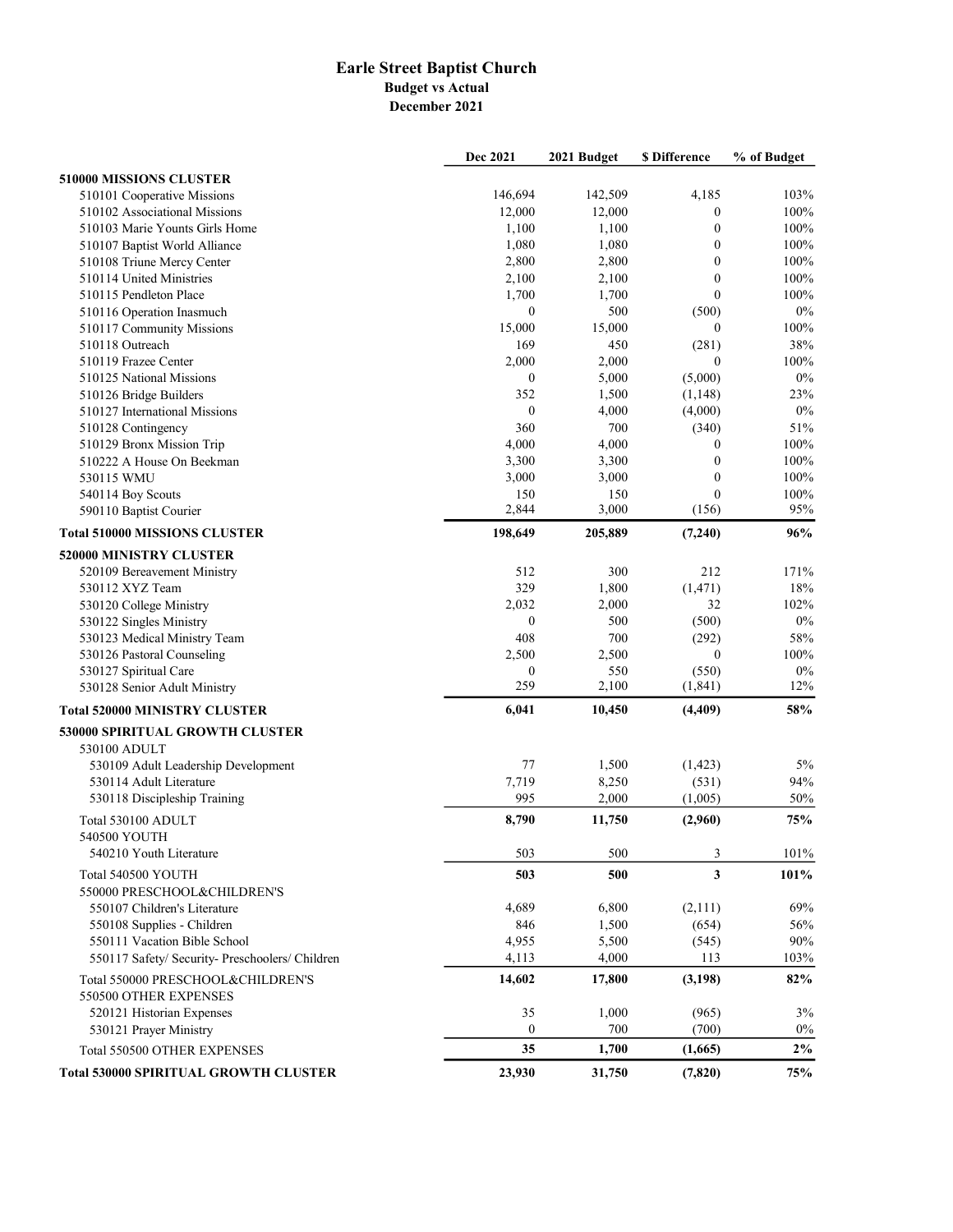|                                                                              | Dec 2021         | 2021 Budget      | <b>\$</b> Difference | % of Budget |
|------------------------------------------------------------------------------|------------------|------------------|----------------------|-------------|
| 540000 FELLOWSHIP CLUSTER                                                    |                  |                  |                      |             |
| 540100 RECREATION MINISTRY                                                   |                  |                  |                      |             |
| 540109 Recreation Supplies                                                   | 589              | 1,000            | (411)                | 59%         |
| 540110 Recreation Equipment                                                  | 420              | 2,000            | (1,580)              | 21%         |
| 540111 Recreation-League Sports                                              | 4,977            | 5,000            | (23)                 | 100%        |
| 540112 Recreation Special Classes/Act                                        | 1,160            | 850              | 310                  | 136%        |
| 540113 Shotclock and Scorekeepers                                            | 4,535            | 4,500            | 35                   | 101%        |
| Total 540100 RECREATION MINISTRY                                             | 11,681           | 13,350           | (1,669)              | 87%         |
| 540102 INTERGENERATIONAL MINISTRY                                            |                  |                  |                      |             |
| 540280 Activities                                                            | 2,657            | 3,200            | (543)                | 83%         |
| Total 540102 INTERGENERATIONAL MINISTRY<br>540200 YOUTH MINISTRY             | 2,657            | 3,200            | (543)                | 83%         |
| 540220 Youth Activities                                                      | 15,531           | 11,000           | 4,531                | 141%        |
| 540230 Youth Camps                                                           | 9,788            | 11,000           | (1,212)              | 89%         |
| 540250 Youth Receipts                                                        | (3,329)          | $\boldsymbol{0}$ | (3,329)              |             |
| Total 540200 YOUTH MINISTRY                                                  | 21,991           | 22,000           | (9)                  | 100%        |
| 550100 PRESCHOOL & CHILDREN'S MINISTRY                                       |                  |                  |                      |             |
| 550112 Child Care Workers                                                    | 609              | 5,500            | (4,891)              | 11%         |
| 550115 Special Events - Preschool/Children                                   | 3,717            | 3,500            | 217                  | 106%        |
| Total 550100 PRESCHOOL & CHILDREN'S MINISTRY<br>590100 KITCHEN/FOOD SERVICES | 4,326            | 9,000            | (4,674)              | 48%         |
| 590114 Wednesday Night Receipts                                              | $\boldsymbol{0}$ | $\boldsymbol{0}$ | $\boldsymbol{0}$     |             |
| 590115 Caterer/Wednesday Night Supper                                        | 1,287            | 6,000            | (4,713)              | 21%         |
| 590116 Kitchen Supplies                                                      | 603              | 3,000            | (2, 397)             | 20%         |
| Total 590100 KITCHEN/FOOD SERVICES<br>600100 TRANSPORTATION                  | 1,891            | 9,000            | (7,109)              | 21%         |
| 600111 Bus Maintenance                                                       | 2,927            | 3,600            | (673)                | 81%         |
| 600112 Bus Insurance                                                         | 1,111            | 1,300            | (189)                | 85%         |
| Total 600100 TRANSPORTATION                                                  | 4,038            | 4,900            | (862)                | 82%         |
| <b>Total 540000 FELLOWSHIP CLUSTER</b>                                       | 46,583           | 61,450           | (14, 867)            | 76%         |
| 570000 WORSHIP CLUSTER                                                       |                  |                  |                      |             |
| 570100 MUSIC                                                                 |                  |                  |                      |             |
| 570107 Instrumental Maintenance                                              | 297              | 1,500            | (1,203)              | 20%         |
| 570108 Music Supplies & Literature                                           | 2,207            | 4,000            | (1,793)              | 55%         |
| Total 570100 MUSIC                                                           | 2,504            | 5,500            | (2,996)              | 46%         |
| 570500 WORSHIP                                                               |                  |                  |                      |             |
| 520107 Ordinance Expenses                                                    | 201              | 200              | 1                    | 101%        |
| 520110 Guest Speakers                                                        | 200              | 500              | (300)                | 40%         |
| 570110 Worship & Special Services                                            | 645              | 500              | 145                  | 129%        |
| 570112 Video                                                                 | $\mathbf{0}$     | 1,000            | (1,000)              | $0\%$       |
| 600113 Decorations                                                           | 2,505            | 1,500            | 1,005                | 167%        |
| 600117 Sound                                                                 | 108              | 1,000            | (892)                | 11%         |
| Total 570500 WORSHIP                                                         | 3,659            | 4,700            | (1,041)              | 78%         |
| <b>Total 570000 WORSHIP CLUSTER</b>                                          | 6,163            | 10,200           | (4,037)              | 60%         |